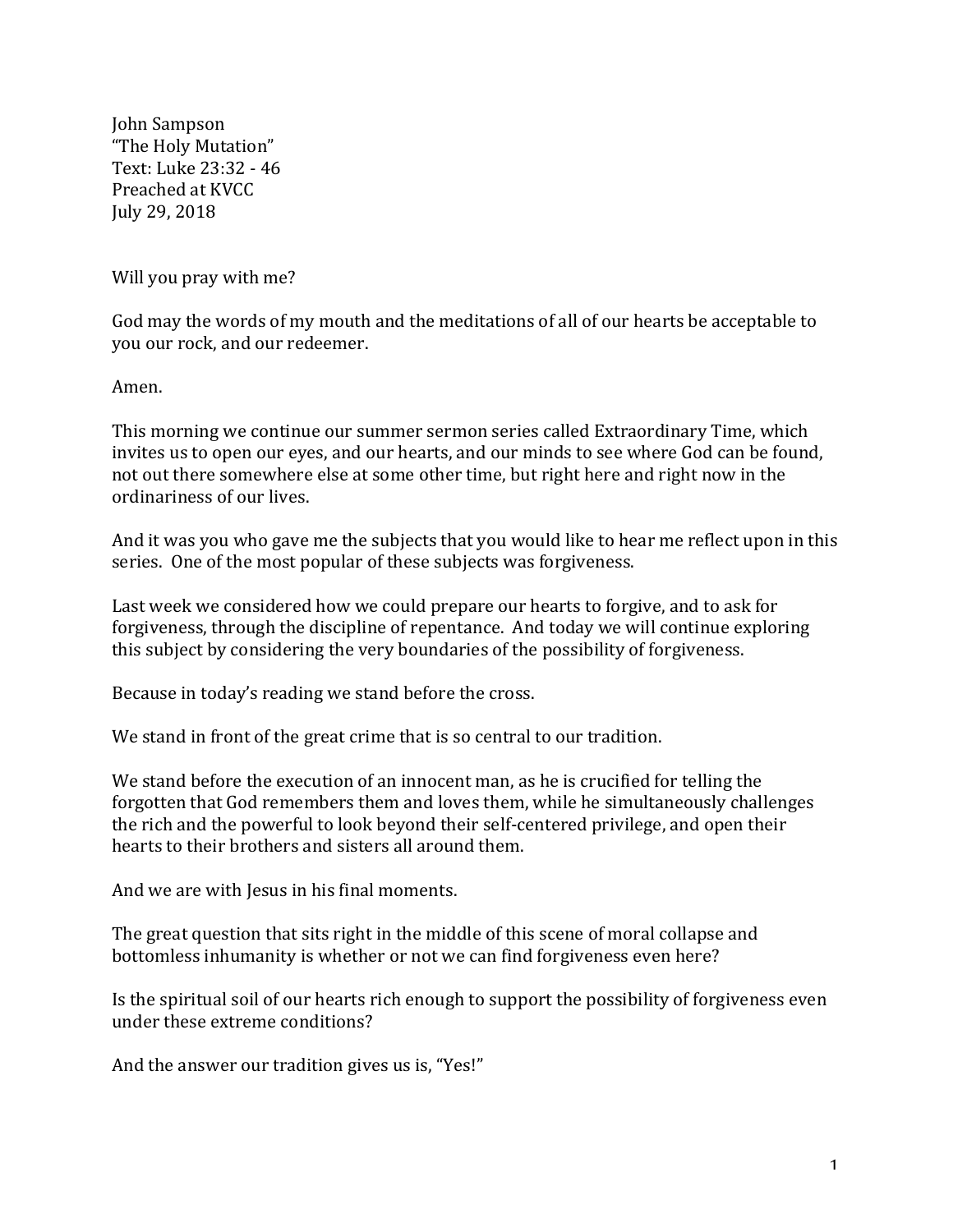Yes, even here amid the pain, and the abandonment, among the taunting and the dehumanization, yes even here we hear those unexpected words from Jesus' weak and bloody lips:

Father, forgive them; for they do not know what they are doing.

But I don't know if you saw the slight of hand I performed in choosing the passage we heard this morning. Last week we heard about the relationship between forgiveness and repentance told from the gospel of Mark. But this week we hear the forgiveness of Jesus on the cross from the gospel of Luke. And that's because in Mark there is no final forgiveness.

In Mark, Jesus is still crucified between two criminals. He's still taunted by the passersby, and prodded to save himself. But words of forgiveness are never uttered from his mouth.

The same goes for the gospel of Matthew. Matthew presents a complex and rich retelling of the crucifixion, but there too there are no words of forgiveness. And the gospel of John is no different. Jesus never forgives those around him, those responsible for making him the victim of the most obscene, and painful death imaginable.

It is only in Luke that we have any record of forgiveness. In our faith tradition's telling of this central story of inhumanity, forgiveness is very much the exception; it is in no way the rule. 

I think if we were asked if our tradition tells us we should find a way to forgive one another, regardless of what they have done to us, I think many of us would say yes. We would say that to be followers of Jesus, we must find a way to forgive each other no matter what.

But the discrepancy between this belief, and the actuality of whether or not Jesus forgives those responsible for his execution, complexifies the matter, doesn't it?

It tells us that for most of the authors of our sacred stories forgiveness in the face of the worst crimes that humanity can visit upon itself is not a possibility, not even in the realm of myth, and spiritual storytelling, not even in the presence of the Divine itself. These versions of the crucifixion tell us that there are moments that forgiveness is just not possible.

Think about a moment in your life where forgiveness has not been possible. Where you have not been able to let go of the pain and the hurt that someone else has caused you, or that you have caused another. Think of an experience you've had that overthrew your sense of humanity.

What is that memory?

I've shared with all of you before that I am the survivor of child abuse at the hands of my father. What happened to me when I was young was so traumatic that I have not been able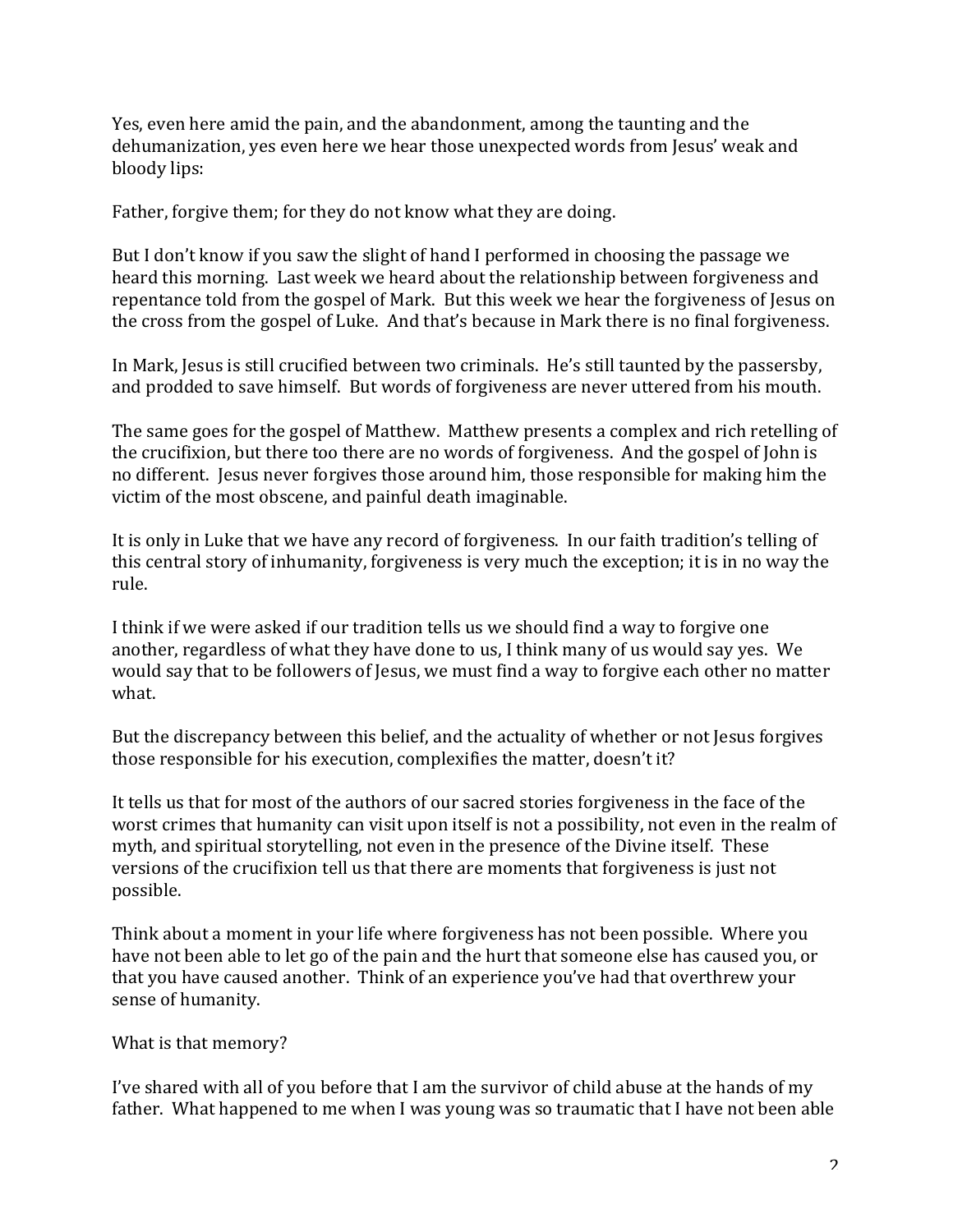to forgive him for what he did, and he has made no attempt to repent, to change the way he lives his life, and relates to me. If I were to write a gospel today, there would be no words of forgiveness dropping from my lips for my father. I would be like the authors of Mark. Perhaps many of you can relate to this inability to forgive someone in your life.

And this lack of forgiveness is central to the telling of the story of the crucifixion. I think many times we feel that our tradition just papers over the reality of our lives and gives us platitudes that we can't follow in good faith. But in this episode of Jesus' death we are being shown a mirror of our own lives when Jesus doesn't forgive the perpetrators of his downfall, even as we can't forgive those who have profoundly wronged us. Forgiveness was an issue for biographers of Jesus, the one our tradition calls the Prince of Peace, and the Son of God. And it continues to be an issue for us today. It is an issue for us because just like Jesus we are human, all too human.

When I think about the possibility of forgiveness in the face of the unforgiveable I also think it might be easy for us also to judge others, and ourselves, and say we should forgive. It would be easy to turn the possibility and opportunity of forgiveness into a demand and an imperative.

But can we really tell a man who lived his childhood in a concentration camp that he should forgive those who killed his family, who haunted him with the possibility that at any moment he could join them in death, who starved him until he was a skeleton? Can we really demand of this man that he forgive the men and women who ran the death camp that took so much from him?

Can we really demand of a black woman who was gang raped by a cadre of white youths in South Africa simply because they were bored, and they thought it would be fun to teach her a "lesson" for being in their neighborhood? Can we really demand from this woman that she forgive what was done to her, we who sit so many miles away, and who are mostly white, and racially privileged in this country?

Can we demand of a man who was falsely accused, whose friend turned him over to the guards, whose family abandoned him, who was tortured, and who hangs on a cross breathing his last breath, can we really judge him, and say that he must forgive?

I say no.

I say that we cannot demand forgiveness from those who have had everything taken away from them already. In our hearts and in our minds, we can't judge them and say they must live up to our spiritual ideals. Because to demand forgiveness from those who have experienced the worst of humanity is simply another act of inhumanity that denies them the autonomy of their own being. Such a demand is nothing less than spiritual violence.

But….

But…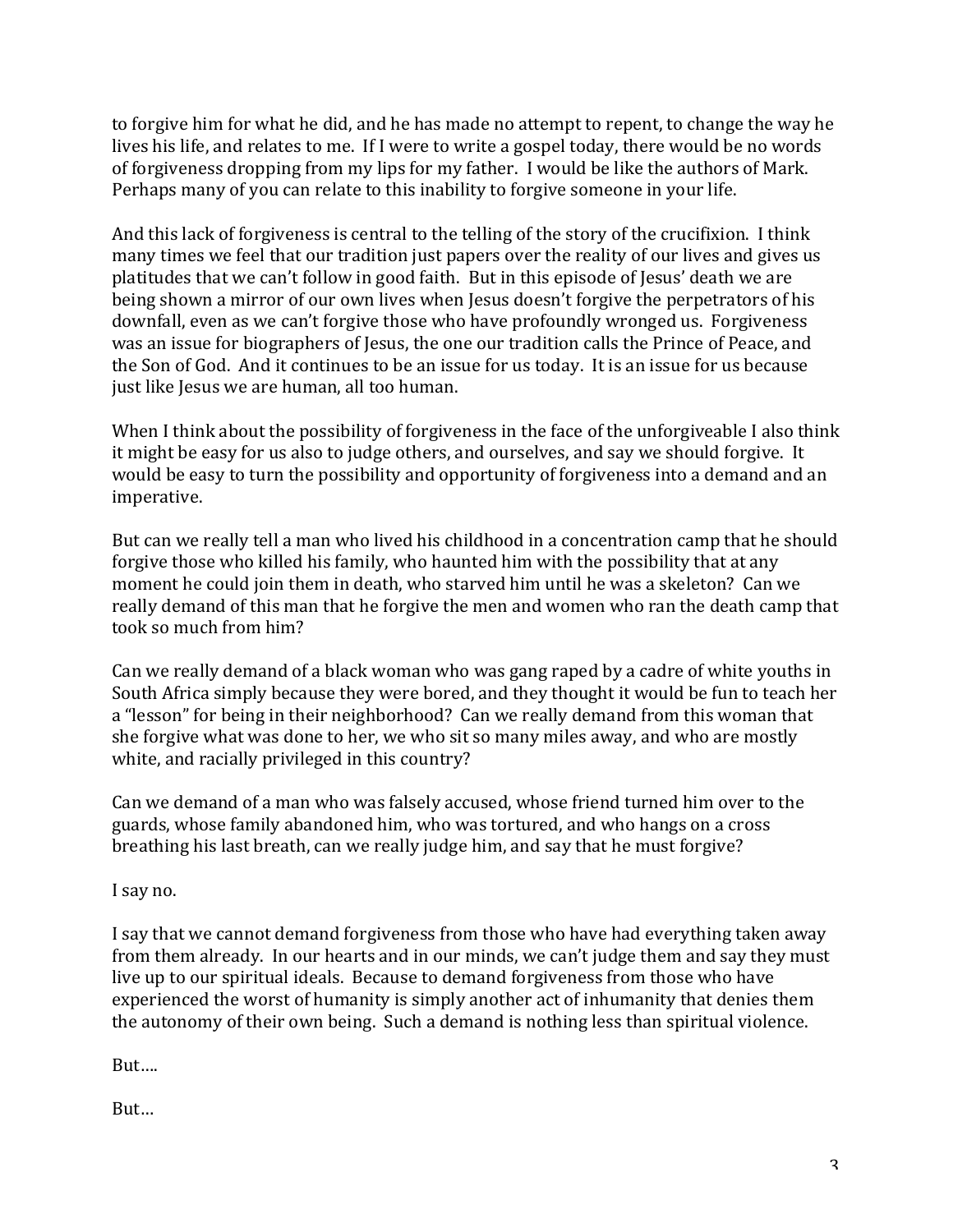In one version of the crucifixion, in one telling of Jesus' execution, in one vision of Jesus' last moments something has happened. There has been a mutation in the story, another possibility in the meaning of the story is unfurled – not as a demand, but I think as an invitation. Not as a judgment, but as a moment of hope.

Because in one version of the story of the crucifixion Jesus offers words of forgiveness to those who are responsible for his death. In this beautiful, and rare mutation Jesus is able to let go of the pain and the hurt and the inhumanity of his death.

Father, forgive them; for they do not know what they are doing.

Jesus says these words to the criminals who are taunting him from their own crucifixions. Jesus says these words to the soldiers who have stripped him, and beat him, tortured him and mocked him. Jesus says these words of forgiveness to those onlookers who spit at him and tell him to save himself if he is really the Son of God.

In this moment of utter betrayal Jesus experiences a mutation deep in his heart, and instead of remaining silent he opens his mouth, and he offers words of healing.

Maybe Jesus can do this because he knows he is about to die, and he has let go of any vestiges of the self that would demand retribution, and a balancing of accounts. Maybe at that moment he understands the truly radical nature of God's love, that it exists everywhere, and at all times and he sees how he can live into its truth, even in the darkest places of human experience. Maybe the authors of Luke might not have been able to put words of forgiveness in Jesus' mouth if they had written their account of his death when it happened, but because so many years have passed since the events they describe they were able to forgive on behalf of Jesus.

I think there are many possible reasons why Jesus shares words of forgiveness only in the book of Luke. But I think for us, today, here in this room, we are shown an image of what could be in our lives, against all hope, and against all experience. We're shown an icon of opportunity to let go of the hurt others have done to us, perhaps that we have done to ourselves, a hurt that may seem unforgiveable.

This icon is shown to us not to demand that we forgive, against our hearts and the sanctity of our lives, but to show us that forgiveness is a path we could take when we are ready, and if we can hear its call.

And when we are ready, only when we are ready, God promises us to do a new thing in our hearts, to allow us to experience a holy mutation in our souls so that where we may have been silent in the face of the worst experiences of our lives, our hearts can be freed, and our mouths can be opened, and we can offer a true forgiveness to others, as an act of love and reconciliation.